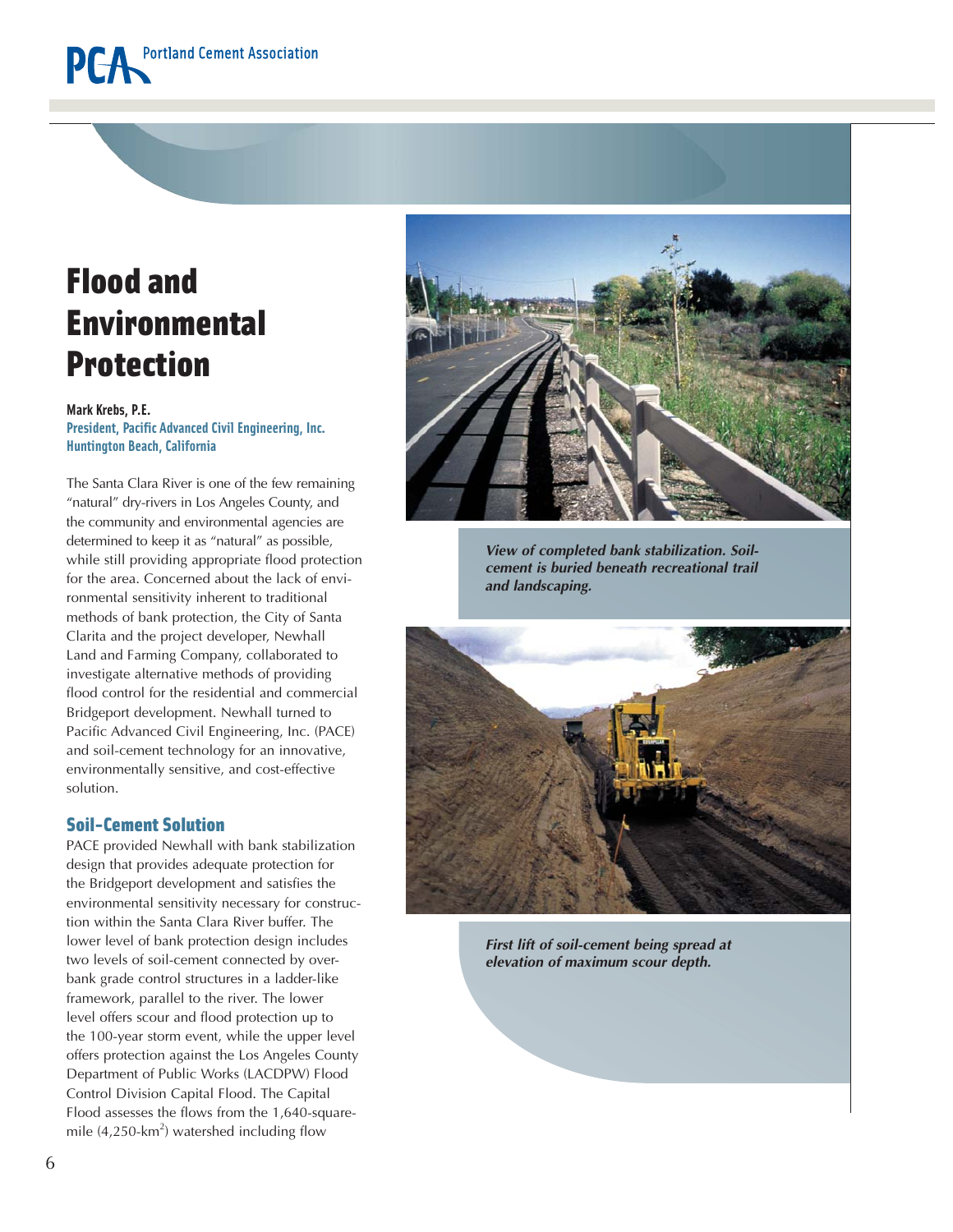bulking as a result of a burnt watershed. The lower level of bank protection offers security from flows of approximately 35,000 cubic feet per second (1,000 m<sup>3</sup>/sec), while the upper level provides protection from flows of 118,000 cfs  $(3,400 \text{ m}^3/\text{sec})$ .

Both levels of bank protection are placed at a 1:1 slope and followed conventional soilcement design and construction standards. Typical heights for the lower level range from 13 to 22 feet (4 to 6.7 m), while upper level heights are 7 to 19 feet (2.1 to 5.8 m). The project's soil-cement specifications called for a 7-day compressive strength of 750 psi (5.2 MPa). However, the actual 7-day average was in excess of 1,100 psi (7.6 MPa). Over 85,000 cubic yards  $(65,000 \text{ m}^3)$  of soil-cement was placed to complete the bank protection along 10,500 linear feet (3,200 m) of the river. The cement content varied between 8% and 10%, based upon the variation in the base material. Construction costs for the soil-cement placement, including excavation, backfill, and finish grading, were between \$300 and \$400 per foot (\$90 and \$120 per m). Upon completion, most of the soil-cement bank protection was buried and the backfill stabilized by the revegetation of the disturbed overbank area.

### Benefits for the Bridgeport Community

The bi-level soil-cement bank protection is a superior alternative to the concrete or rip-rap linings traditionally used along the Santa Clara River, providing unique benefits in terms of:

**Safety** The creation of a stabilized overbank area reduces flow depths and velocities at the river's edge, allowing improved public access into and out of the river in an emergency.

Flood conveyance The soil-cement bank stabilization system provides proven flood protection to convey the project design storm flows within the main river channel, while maintaining lower velocities in the overbank area, which will preserve vegetation.

**Durability and maintenance** Soil-cement is a highly durable and stable erosion protection system requiring minimal maintenance.

**The soil-cement bank stabilization along the Santa Clara River provides unique engineering and environmental benefits:**

- Flood protection for the adjacent residential and commercial development
- **Exercise** Erosion protection within the river overbank area
- **Elimination of costly, unsightly, and environmen**tally unfriendly bank protection systems that traditional design methods would require



*Vibratory compactor shown compacting soil-cement lift.*

Environmental resource protection Soil-cement significantly reduces the amount of natural resources used in the construction process. With approximately 90% of soil-cement being on-site natural material, only 10% (cement) requires transport to the site. Reduced consumption of natural resources also reduces the amount of traffic, pollution, and overall "cost" to the environment associated with the soil-cement bank protection system. The bi-level bank design also results in less excavation and disturbance of the existing environmental resource area. Recreational amenity The moderately sloped (approximately 6:1), stabilized river overbank area offers an enhanced area for revegetation and recreation, including an equestrian trail.

Aesthetics Soil-cement bank protection is 70% – 100% buried, which allows for minimal visual impact to the environment. Moreover, the natural embankment stabilization material (soil-cement) is 90% native

*Continued on next page* <sup>7</sup>